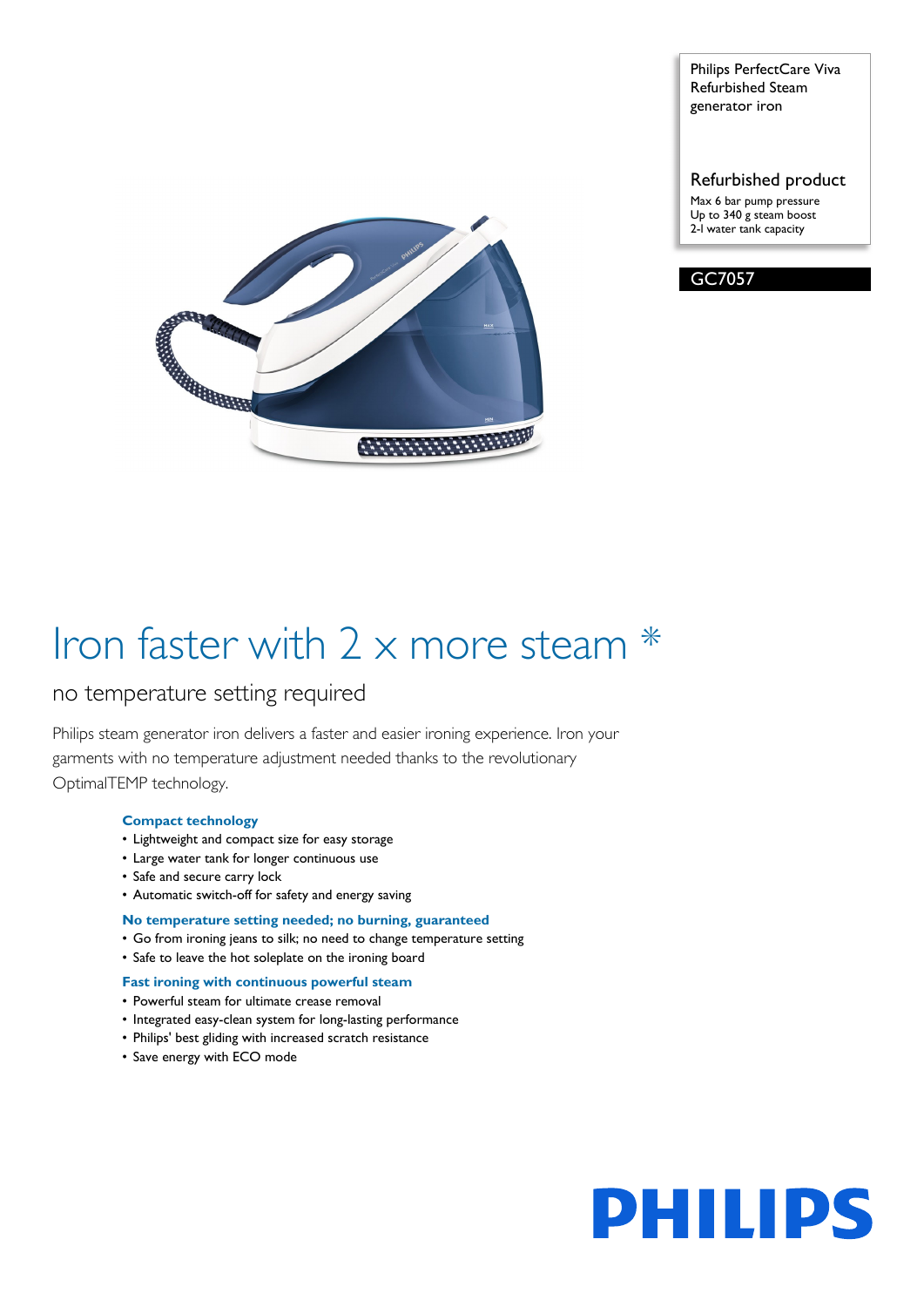GC7057/20R1

**Smart Calc clean**

# **Highlights**

#### **Ultra-powerful steam**



An ultra-fast ironing experience can be yours with revolutionary technology. The powerful and continuous steam tackles even tough creases, and thicker fabrics are smoothed out with ease and speed. Plus there's an extra steam boost if needed, perfect for vertical steaming or stubborn creases.

#### **OptimalTEMP technology**



With OptimalTEMP technology you'll no longer have to waste time changing temperature settings, waiting for the temperature to adjust or pre-sorting clothes. Iron all fabrics, from jeans to silk, with no burning guaranteed thanks to the perfect combination of temperature and continuous powerful steam.

**Safe rest**



Innovative OptimalTEMP technology guarantees no burning on any ironable fabric. As well as the reassurance this provides whilst ironing, it also means you can leave the hot iron soleplate directly on your cotton ironing board without causing any damage. This helps to reduce any discomfort to your wrists, as you won't need to lift the iron to and from its base as often.

#### **2-l water tank**



The water tank has an extra-large 2-l capacity, so you get the convenience of up to 2 hours of continuous use with no need to top up the tank. It's also transparent, so you can get a 360° view of the tank to easily see how much water you have left to continue creating steam efficiently. When you do need to refill, your steam generator iron has a large filling hole that allows you to easily fill the water tank under the tap, or alternatively with a jug or bottle at any time during ironing



Regular descaling protects your iron and maintains steam performance. The Smart Calc-Clean system is an integrated descaling and cleaning function to extend the lifespan of your steam generator iron. The iron will remind you with both light and sound that cleaning and descaling is needed. Simply place your iron onto the Smart Calc-Clean container and start the process. It takes approx. 2 minutes for the dirty water and scale to be collected; your steam generator will beep once it's finished and ready to use again.

#### **Lightweight and compact size**



Thanks to revolutionary ProVelocity technology, we've been able to make a steam generator more compact than ever before. The smaller size fits perfectly on your ironing board for convenience, and carrying it around is made far easier. Plus your steam generator iron will take up much less storage space.